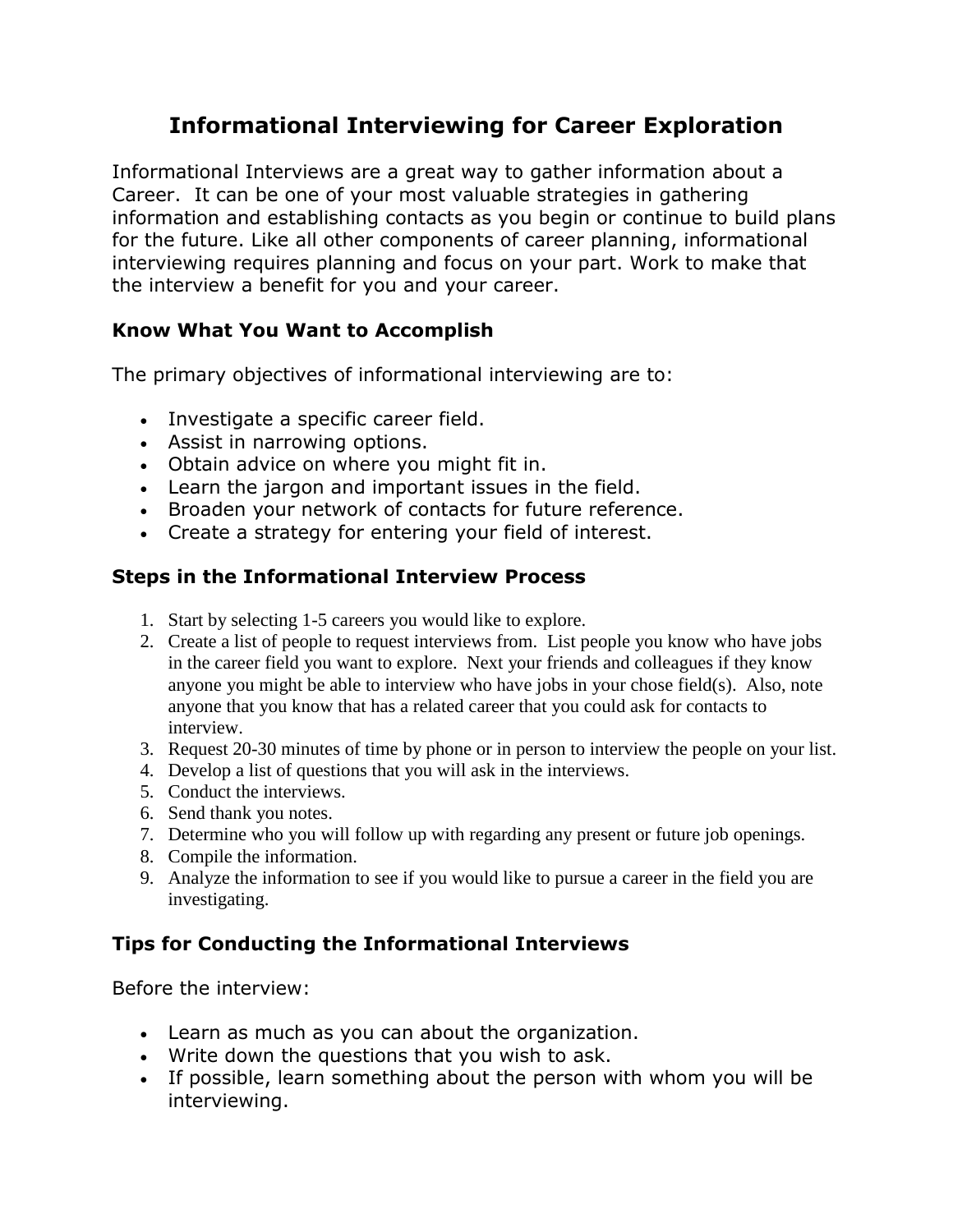- Dress professionally.
- Bring copies of your resume. (Distribute only upon request.)
- Arrive 10-15 minutes before your appointment.

During the interview:

- Restate your purpose and why you are talking with this particular person.
- Be prepared to initiate the conversation, since you are the interviewer.
- Adhere to the original time request of 20-30 minutes.
- Ask for referrals to other appropriate individuals in the field or in related organizations.
- Keep in mind that this is an information-gathering and advice-seeking interview, not an employment interview.
- Let the individual you are interviewing bring up the discussion of specific job vacancies.

After the interview:

- Send a thank-you note and keep the individual you have interviewed posted on your progress.
- Keep the door open for future contacts with this person.
- Evaluate your style of interviewing. What could you have done better? Use what you have learned when you conduct your next interview.
- Evaluate the information you received. How does it relate to your plans?

### **What to Ask**

Your questions will yield the most information if you use open-ended questions to engage your contact in conversation. Listed below are sample questions to help you prepare for your interview.

Questions about the Career Field:

- Types of positions most often found in the career field.
- General skills needed to perform responsibilities (e.g., organizing, supervising, writing).
- Specific skills needed to do the job (e.g., academic, experiential).
- Recommendations for training or education required to perform this kind of work.
- Negative aspects of field, for example, "What would you change if you could?" or "If you had it to do over again, how would you have done it differently?"